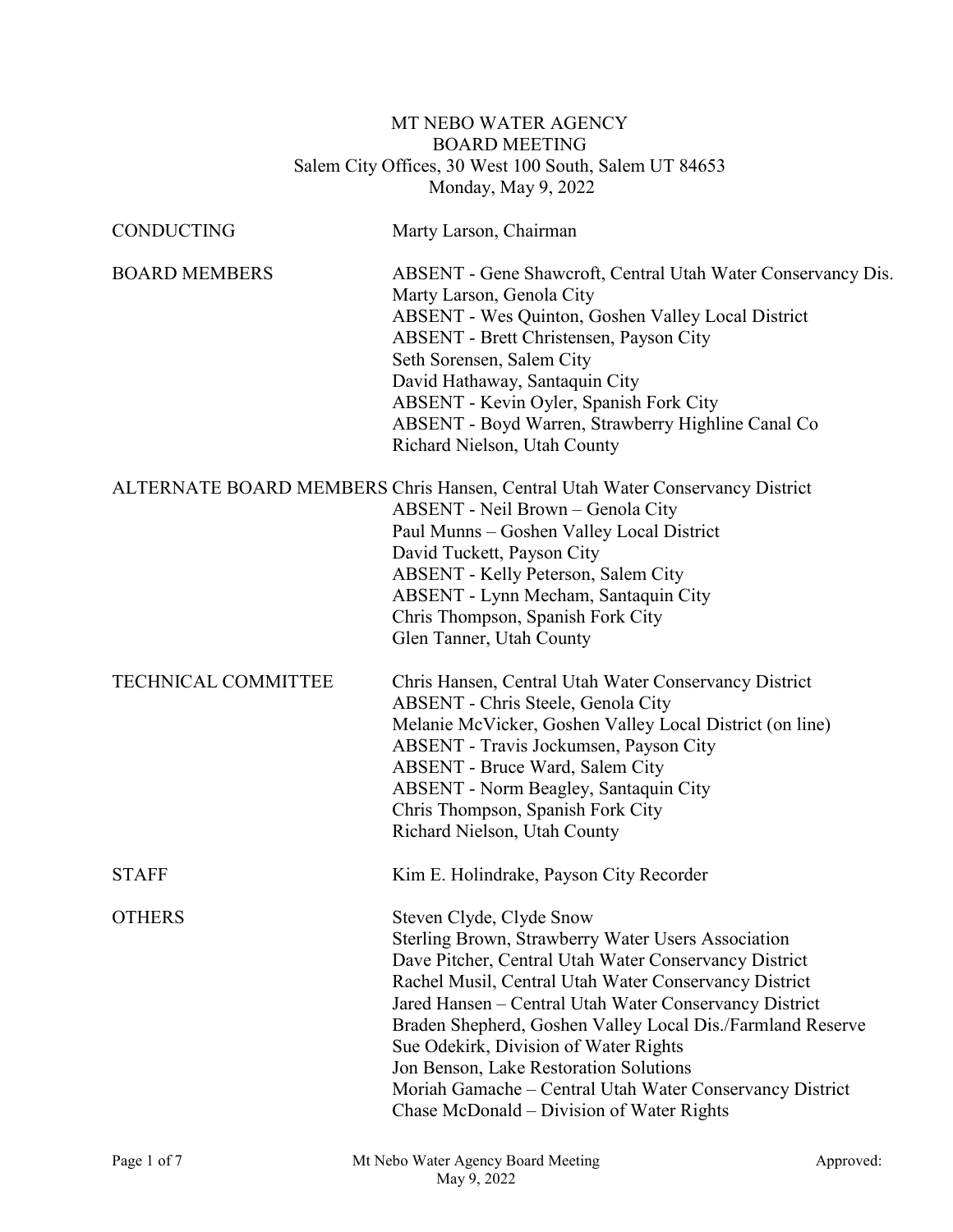# 1. Call to Order

Chairman Marty Larson called this meeting of the Mt Nebo Water Agency Board to order at 7:30 a.m. The meeting was properly noticed.

### 2. Swear in New Board Members a. Glen Tanner – Utah County

Kim Holindrake administered the oath of office to Glen Tanner, Utah County.

3. Public Comment Period

No public comments.

## 4. Approval of Minutes – February 14, 2022 Meeting

**MOTION: Richard Nielson – To approve the minutes of February 14, 2022.** Motion seconded by Dave Tuckett. Those voting yes: Marty Larson, Seth Sorensen, Paul Munns, Dave Tuckett, David Hathaway, Chris Thompson, Richard Nielson, Chris Hansen. The motion carried.

5. Technical Committee Report and/or Action

Chris Hansen stated there's not a lot changing on what the Technical Committee is doing; the Committee needs to get back to regular meeting schedule. Hansen Allen and Luce is still working on the ground water data base. He spoke with Steve Jones Friday for an update, and data is still being added to the database. The Board needs to determine how the Agency will update date in the future whether doing it ourselves or hire someone.

### 6. Update and/or Finalize Groundwater Management Plan

Chris Hansen stated no work has been done on the Groundwater Management Plan.

7. Update on Water Banking

Steve Clyde had no updates on water banking and suggested getting Emily Lewis involved.

Chris Hansen stated the Agency has approval for the grant money, but the process is not complete. Others are helping with this. The cost sharing plan is on the finance report later.

# 8. Legislative Updates/Changes

a. 2022 Legislative Session

Steve Clyde reported it was an extremely active year with 20 bills passed dealing with water rights in general and another 16 passed dealing with water conservation issues, landscaping requirements, zoning approvals, etc. It's going to be very important because it starts marring growth with water. Summit County led the way with this 10 years ago; the ordinance worked pretty well up there. The water companies were forced to show they had water rights and physical water resources. The Legislature adopted a bill that doesn't go quite as far. Others legislation dealt with landscaping improvements in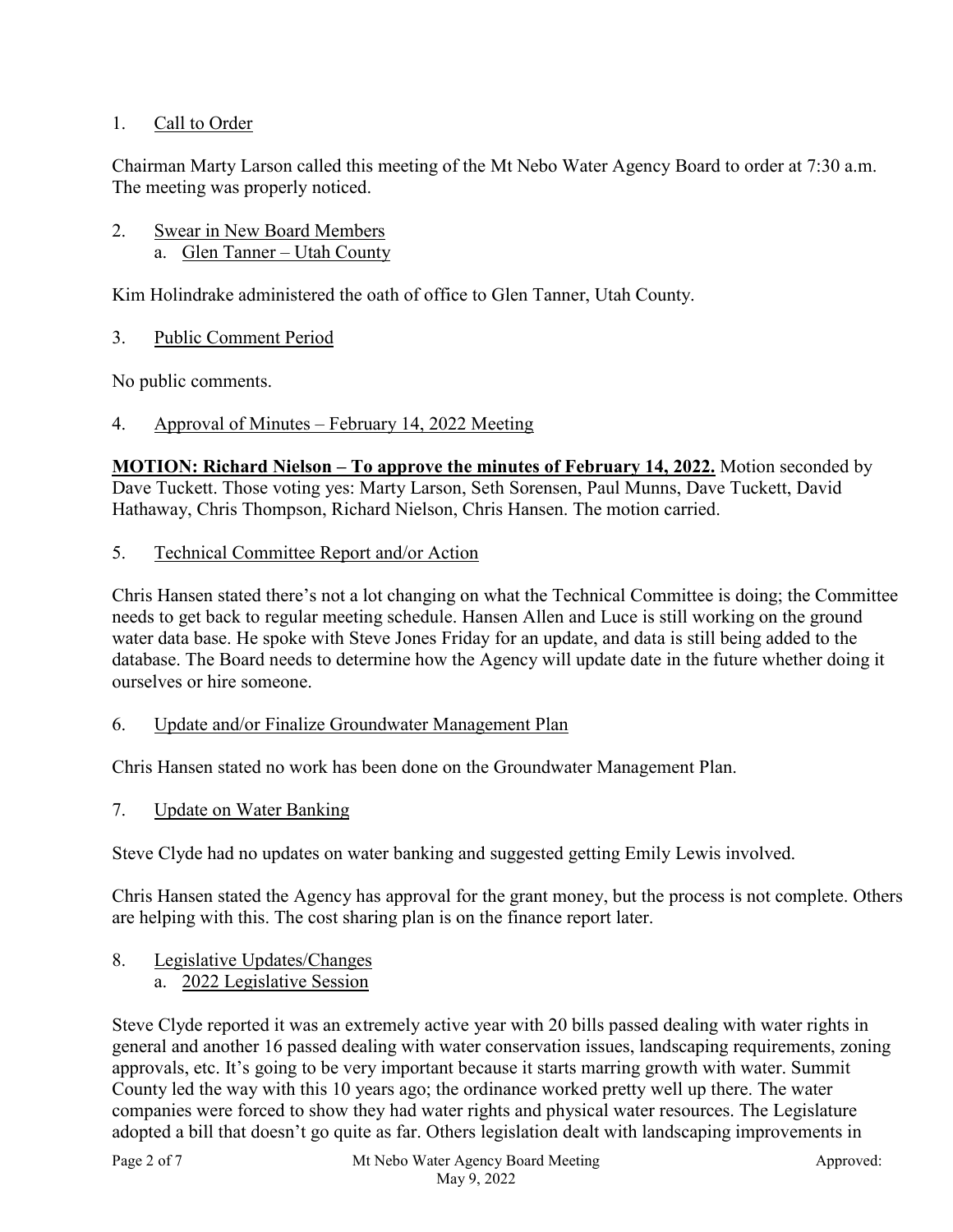removing parking strips and unnecessary lawns. The Utah Lake Authority bill passed with an effort to work on water quality restoration and ecological aspects of the lake. There were a lot of feel good bills regarding the Great Salt Lake including a \$40 million stipend to move water to the Great Salt Lake couples with the extreme flow bill allowing water to be leased by state lands to get water to the Great Salt Lake. There were many bills but not too substantive. There were also bills regarding the Open Meetings Act requirements and electronic meetings with the COVID situation. Also, water shed enhancement for water in mountains.

# 9. Finance Report – Dave Tuckett

Dave Tuckett reviewed the finance memo noting since the last meeting one invoice was paid and revenues included interest. Account balances include reserve account - \$5,000, administrative account - \$30,881.09, and Capital Projects, Project 4 account - \$4,524.34 for a total of \$40,405.43. There have been no member assessments in recent years for administration.

## 10. Resolution - Tentative Budget for Fiscal Year 2022-2023

Dave Tuckett reviewed the tentative budget for Fiscal year 2022-2023. Administrative costs are fairly low at \$2,750. The projects budget includes Project 4 with a contract amount of \$42,300 and expenses of \$40,062.96 leaving a balance of \$2,237.04. The Agency applied for the Water Banking Grant, and Goshen Valley Local District wanted to use their credit of \$2,287.30 from Project 4 to pay for the application. He's not sure who paid for the application so that needs to be worked out. Project 5, Water Banking, has a projected cost of \$88,000 with revenues coming from the grant (\$44,000), member participant assessments (\$27,920), and in-king participation \$16,080).

Chris Hansen proposed the current version of the shared cost for the Water Banking (Project 5) stating it is in line with other projects in the past. This is a draft proposal, which was circulated through the Technical Committee with a couple changes made prior to the current proposal. These numbers will be used going forward. He didn't send it to Elk Ridge or Woodland Hills because they haven't been participating in anything. He had some cost allocations for Strawberry Water Users, but Sterling Brown indicated leaving it at zero until it is taken to their board. The in-kind services in Project 5 are typically assumed to happen and aren't really accounted.

Dave Tuckett stated today the Board will adopt a tentative budget (Administrative and Projects) by resolution and set a public hearing for the final budget on June 13. Between now and June 13, the Board can make changes for the final budget.

Chris Hansen suggested continuing with Hansen Allen & Luce on Project 4. He will talk to Goshen Valley Local District to see who paid grant application.

**MOTION: Chris Hansen – To approve the (resolution) Tentative Budget for Fiscal Year 2022-2023 and set a public hearing for June 13.** Motion seconded by Richard Nielson. Those voting yes: Marty Larson, Seth Sorensen, Paul Munns, Dave Tuckett, David Hathaway, Chris Thompson, Richard Nielson, Chris Hansen. The motion carried.

Sterling Brown questioned how a new project gets started.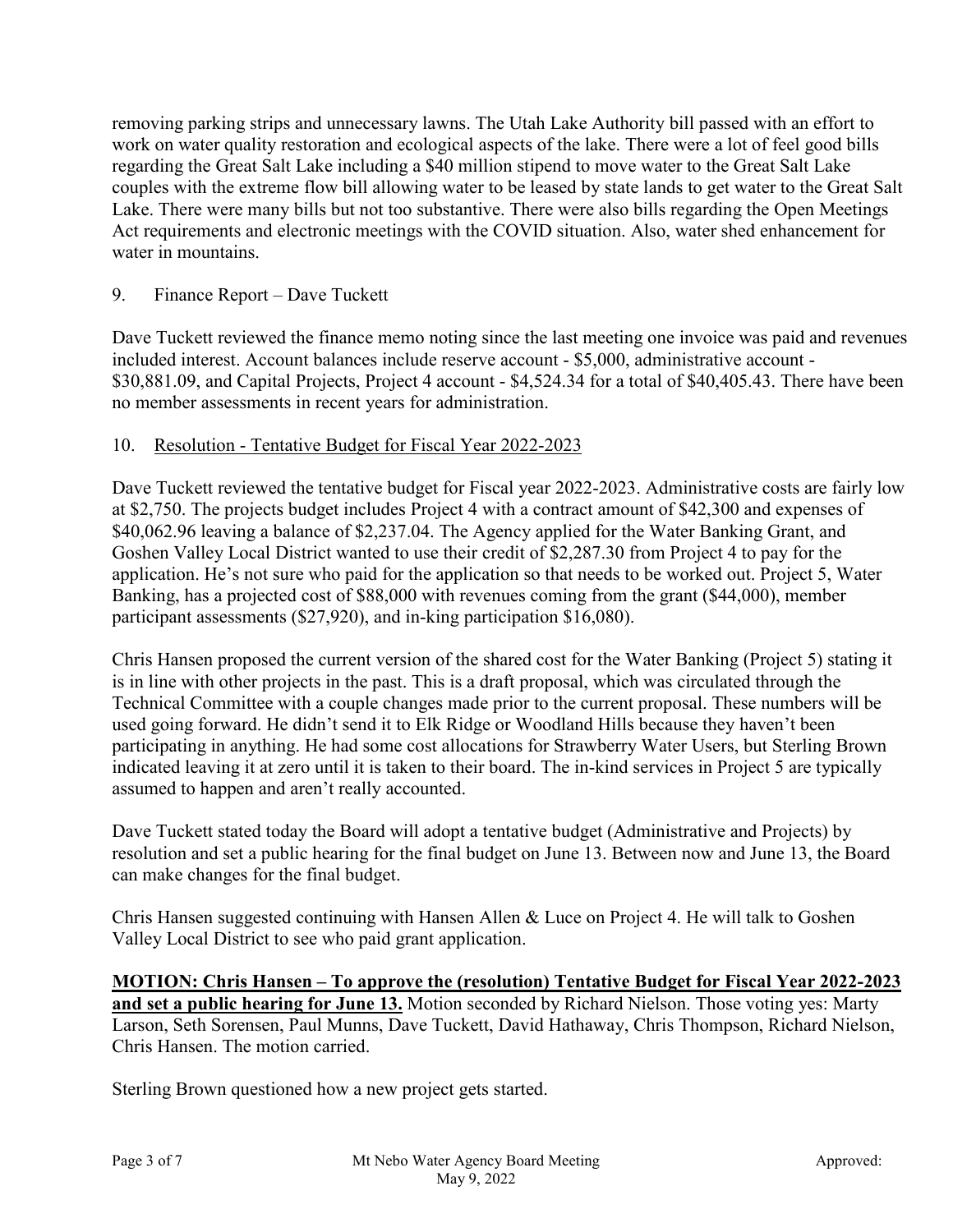Chris Hansen explained the Technical Committee looks at what would be helpful to the Agency and proposes a project to the Board. The Agency's first project looked at all the studies that have been done in the area including entity master plans, future planning, etc. The Committee works on costs, proposals, and cost sharing. The Agency guidelines allow all entities to choose to participate or not including a nonmember. Spanish Fork City purchased some muscle wall, which is a portable retaining wall system deployed for flooding. The Agency decided it would be good to have that as a group project, which included a trailer. Basically, the Committee looks at any and all possibilities that can help this Agency and move forward. Anyone can propose a project, and Technical Committee will look at it and propose to it to the Board.

# 11. Presentation on Utah Lake Distribution Plan

Sue Odekirk stated the Utah Lake Water Distribution Plan is an order of the State Engineer and was implemented November 1, 1992. A distribution order means an order of the State Engineer interpreting the water rights, confirming priorities of water rights, giving instruction or direction regarding the regulation, distribution, and/or measurement of water based on those water rights. Why? The Provo and Spanish Fork rivers bring water to Utah Lake and then the Jordan River take the water out of Utah Lake. In 1989, there was a situation where the Welby-Jacob Irrigation tapped out of the Jordan River. This exchange application came from State Engineer. Then Salt Lake City wanted to divert water from the Provo River to use in its pressurized irrigation system but leave its primary and secondary water rights in Utah Lake to deliver to the Welby-Jacob Irrigation. The State Engineer evaluated the application and determined that no other water users are impaired. So really there is a lack of surety on how to review this. There are hundreds of thousands of water users. The State Engineer was at a bit of a loss as to who counts as a water user in this application. Utah Code 73.5.3 states the state engineer shall carry into effect a judgment of a court in relation to the division, distribution, or use of water. At that time, this is what the State Engineer was doing. Distribution of court judgments include the 1921 Cox Degree on the Provo River, the 1899 McCarty Decree on the Spanish Fork River, the 1909 Booth Decree on the Utah Lake/Jordan River, and the 1901 Morse Decree on the lower Jordan River. This is how water was being delivered and how the State Engineer was used to looking at impairment questions. The other guidance in statute is Utah Code 73.3.1 stating between appropriators, the one first in time is first in rights. The question became, can a Welby-Jacob farmer call on water from the Heber Valley. The State Engineer determined yes, we need to affirm priority within the entire basin and not just within the sub-basins. The objective is to ensure the equitable distribution of water, according to the respective water rights, and to address problems from a more regional point of view. Direction is needed to better clarify the relationships of water rights within the basin particularly between storage rights in Utah Lake and storage rights on the upstream tributaries. The intent of the Utah Lake Water Distribution Plan is to maximize storage in Deer Creek and Jordanelle Reservoirs while ensuring Utah Lake primary and secondary rights are fully satisfied.

Marty Larson questioned is it correct that the river commissioners (Provo, Spanish Fork, Jordan) are employed by the State Engineer to deliver and implement what the degree says on delivery of water. Second, he questioned if during drought times, water can be moved between the systems when looking at it regionally. Third, he questioned if water banking allows first right water right users to use their water right more by leasing through the water banking.

Sue Odekirk stated yes, the river commissioners also review contracts, leases, and exchanges so long as they don't impair others rights. Water can be moved between systems.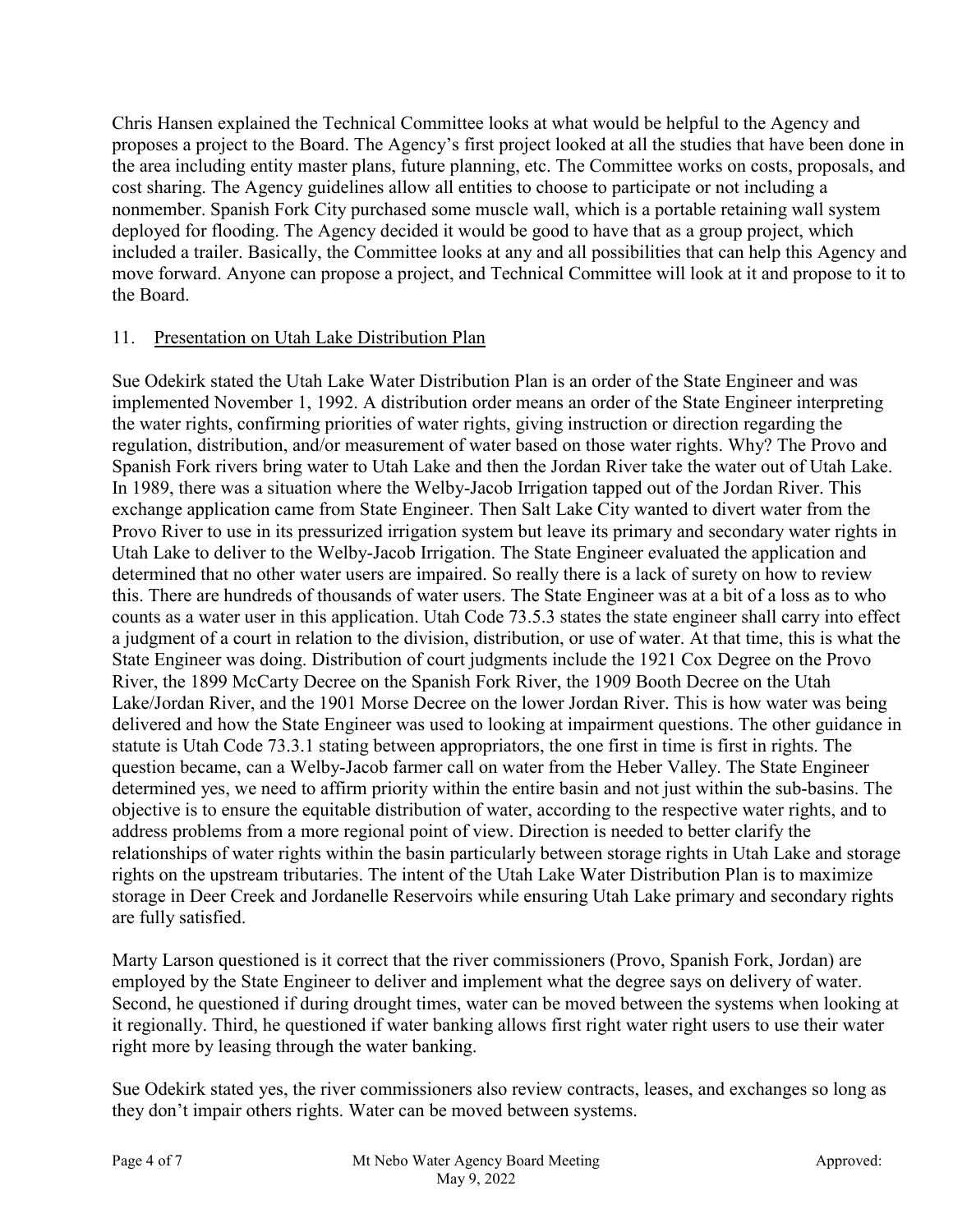Rachel Musil stated with the Central Utah Water Project (CUP), there is system storage, which is water owed to Utah Lake. If there is an issue with Utah Lake where priority users are not getting enough supply, the CUP is required to delivery that water downstream to make sure to keep those rights full. This is done from Jordanelle or Strawberry Reservoirs.

Sue Odekirk stated if a water user dedicates a water right into the bank, does it increase their opportunity to put that water right to beneficial use. Yes, but subject to two things. First, they have to have an approved change application, which could result in lowering the priority. Second, it can't be used every single day. For example, a beneficial use of the right to irrigate 100 acres with 11 cfs, is limited to both the acreage and cfs, whichever is less.

# 12. Presentation on Utah Lake Restoration Project

Jon Benson stated the Utah Lake Restoration Project team includes Lake Restoration Solutions, Geosyntec Consultants, and SWCA Environmental Consultants. Historically, Utah Lake was a thriving native ecosystem, with significant populations of trout and minnows, abundant aquatic vegetation, and clearer cleaner water. Over many decades, humans have caused Lake decline with the introduction of non-native carp and invasive phragmites, loss of natural filtration from aquatic vegetation, and high nutrient pollution in the lake bed. The Lake now is very turbid. The Lake has lost the native mollusk populations and 10 of the 13 original fish species. Harmful algal blooms originate from the result of excessive nutrient levels, which is very toxic. The Lake cannot recover without intervention. In 2017, the Legislature passed a concurrent resolution urging restoration of Utah Lake. In 2018, the Legislature passed the Utah Lake Restoration Act, and the State accepted the Lake Restoration Solutions' application. In 2021, Lake Restoration Solutions submitted a permit application to the US Army Corp of Engineers to begin the full NAPA process to vet and guide the project. The objectives for comprehensive restoration are laid out by the Utah Legislature.

- 1. Water Restoring the clarify and quality of the water, conserving water resources, preserving water storage and supply functions, and preserving current water rights.
- 2. Wildlife Removing invasive plant and animal species, restoring littoral zone and other plant communities, restoring and conserving native fish and other aquatic species, and increasing suitability for shore birds, waterfowl, and other avian species.
- 3. Public Use Improving navigability, maximizing, enhancing, and ensuring recreation access and opportunities, improving the use of Utah Lake for residents and visitors, and substantially accommodating an existing use of land on or around the Lake.

The Utah Lake Restoration Project is a comprehensive restoration and enhancement plan. Dredging removes contaminated sediments, deepens the Lake and reduces turbidity. Dredge containment areas (islands) store and sequester sediments, maintains water levels, and reduces evaporation. The Plan restores native habitats, food web, and ecosystem functions including aquatic vegetation, benthic production, and mollusk population. Dredging and island creation benefits include removing, storing, and sequestering nutrient-loaded lakebed sediments; conserving water (tens of billions of gallons per year); maintaining the lake level; restoring submerged aquatic vegetation for natural filtration and habitat by reducing wave forces and improving water clarity; expanding the shoreline by 190 miles for new habitat and more wetlands; improving navigability and recreational opportunities; and increasing water storage capacity. The current project layout includes 18,000 acres in five phases with three land types (estuary, recreation, and community). This type of project has been done before in Mission Bay, San Diego, California, as well as over the last 100 years in this country and more elsewhere. The permitting process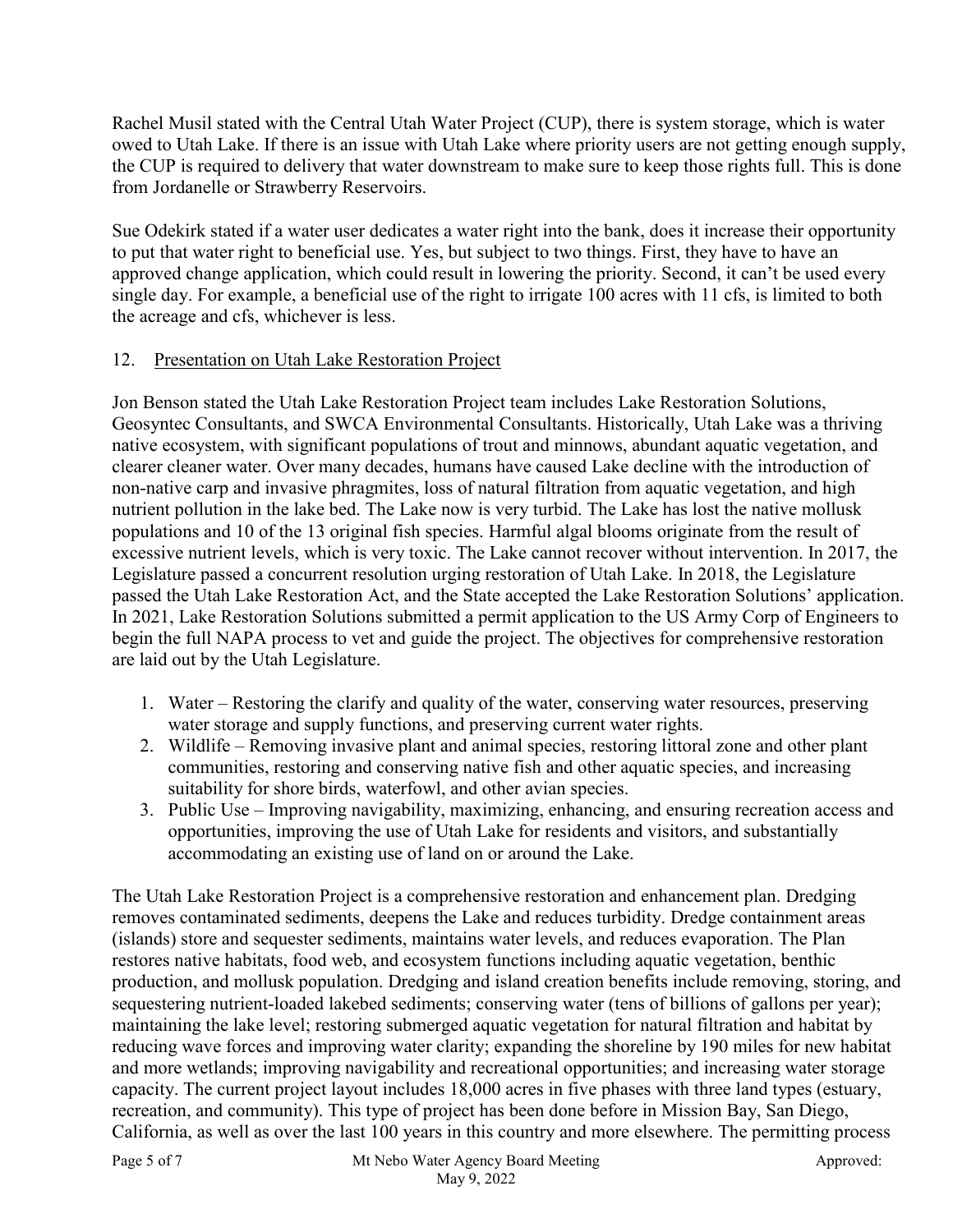includes USACE permit application (filed December 2021), application release to public (February 2022), anticipated NEPA process (at least 18-24 months), public release of all science and data, public comment periods, consultation with agencies, and alternatives analysis including no action.

Chris Thompson stated a time ago there was a dike off a portion of the ocean to convert property to farm land. The water savings from evaporation was huge. He questioned if this is contemplated here.

Jon Benson noted this is the same concept but here the shoreline is kept intact.

Chris Hansen questioned with the idea of the nutrient rich sediment dredging, can leaching of nutrients be controlled from going back into the waterway. He questioned the volume change and storage capacity of the Lake. He questioned how coordination has been with Provo and the Provo Airport on impacts from the project.

Jon Benson stated leaching of nutrients can be controlled. The sediments go into geo tubes to form the perimeter of the islands, and then clean fill goes over the top. The Lake is protected from leaching. The geo tubes are impermeable. The storage capacity is estimated at 400,000 acre feet. Early designs had islands near the Provo Airport, but they were asked to move it away, which is now near Goshen Bay.

Rachel Musil noted there are several water users that pump out of Utah Lake. She questioned if they will work with these water users to retrofit their pumping plants so they can access their water rights. There are multiple facilities; Bateman's Dairy, Saratoga Springs, Utah Lake Pumping Plant at Jordan River, and others all throughout the shoreline of Utah Lake.

John Benson stated yes, this is one of the key considerations. As they dredge, it deepens and adds water source capacity, which will be done over time to maintain historical water levels. They will need to coordinate with the State and upgrade pumping facilities. There are many considerations in play.

Rachel Musil questioned where they will get the water supply for new development. You stated it will conserve 90,000 acre feet but you are adding 400,000 acre feet of capacity. Sue Odekirk gave a broad overview Utah Lake Distribution Plan and how it is connected to Jordanelle. She questioned if they have done any detailed modeling on the different accounts in Utah Lake and how your project will impact those accounts. She's talking about import water and the evaporation that will either cause our water to spill more often or any kind of upstream reservoir impact.

John Benson stated they will procure water as any other developments. They are not claiming any water rights. He noted it would be helpful for Rachel Musil to be part of the water users' group.

Marty Larson noted the burns several years ago were the largest burns in Utah history, which has produced the largest amount of sediments down Spanish Fork River when it rains. Strawberry Water Users pulled out 6,000 dump truck loads last year. He questioned what will be the base of the islands and the financial backing.

Jon Benson stated Utah Lake bed has many different sediments. Most of the material will come from the lake bed with added imported fill for stability. Engineering shows it is all possible and feasible. Financing includes \$6.5 billion committed in various forms such as bonds, equity financing, etc.